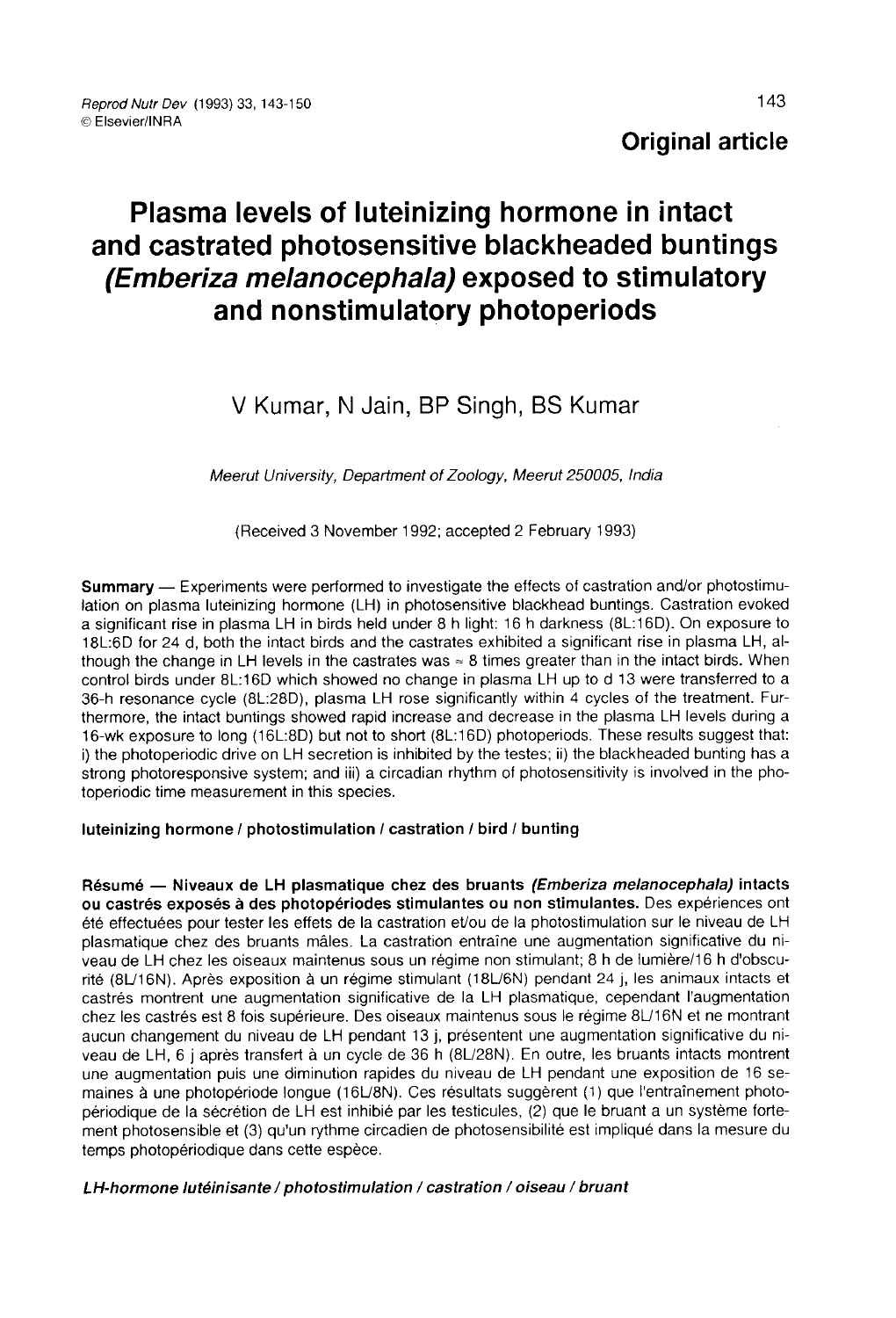## INTRODUCTION

In seasonally breeding birds in which reproduction usually begins some time during spring, the photoperiodic stimulation results in an increase in the plasma concentration of gonadotrophins and subsequent gonadal growth. Reproductive season in most of these species ends by the development of a state of refractoriness which is marked by a sharp decline in the circulating levels of gonadotrophins and subsequent gonadal regression. The photosensitivity is gradually regained during the following autumn in response to short days (for review see Farner et al, 1983; Nicholls et al, 1988). Gonadal steroids seem to play an importat role in the photoperiodically regulated reproductive cycle of these species through negative feedback inhibition at either the hypophyseal or hypothalamic level or both (Follett, 1984). Wilson (1985) has demonstrated that the sensitiviinhibition progressively decreases during photostimulation but increases when photosensitivity is recovered. This is supported by the results showing a significant increase in plasma LH after removal of the gonads in photosensitive birds. However, the magnitude of this castration response depends on the photoperiodic requirement of a particular species, as well as on whether or not the individuals are chronically photosensitive (Nicholls et al, 1988; Wilson, 1990a). The somewhat surprising fact is that most of the experimental evidence pertains to the temperate seasonal breeders and almost nothing is known about those species which reproduce at high latitudes but overwinter in the tropics or those which live and reproduce in the tropics but use photoperiod to time their breeding season. This paper reports the results from such a species, the blackheaded bunting (Emberiza melanocephala) for which some information is now available regarding the role

of photoperiod in gonad development cycle.

The blackheaded bunting, a sexually dimorphic emberizid finch which migrates between west Asia/east Europe and the Indian subcontinent, is a typical photoperiodic species in that the gonadal growth is initiated by the increasingly long daylengths of late spring and early summer, a response that is mimicked under laboratory conditions by exposing photosensitive birds to an artificially long day, eg 15L:9D (Tewary and Kumar, 1982). It is suggested that the photoperiodic induction by long days in buntings occurs when light extends into the photoinducible phase ( $\Phi$ i) of an endogenous circadian rhythm of sensitivity to light (Tewary and Kumar, 1981a). These findings are based on the measurement of testes size which reflects the summation of the gametogenic changes as a function of photoperiodic effects on the hypothalamohypophyseal-gonadal (h-h-g) axis over a long period of time. Here, we report chang es in the levels of luteinizing hormone (LH) in plasma as a result of castration and/or photoperiodic induction in the photosensitive buntings. The specific goals of the present experiments were to: i) determine an endocrine (LH) response of buntings under both nonstimulatory short days (8 h light:16 h darkness; 8L:16D) and stimulatory long days (16L:8D or 18L:6D) as well as under a stimulatory resonance photoschedule (8L:28D); and ii) assess the influence of the testes on LH secretion.

## MATERIALS AND METHODS

Adult males were caught from the overwintering flocks at Varanasi, India (25 °N) in mid-February 1991 or 1992, brought to Meerut (29 °N) and placed in an outdoor aviary. At Meerut, the seasonal variations in daylength occur between the shortest daylength of 11 h 05 min (22nd December) and the longest daylength of 14 h 57 min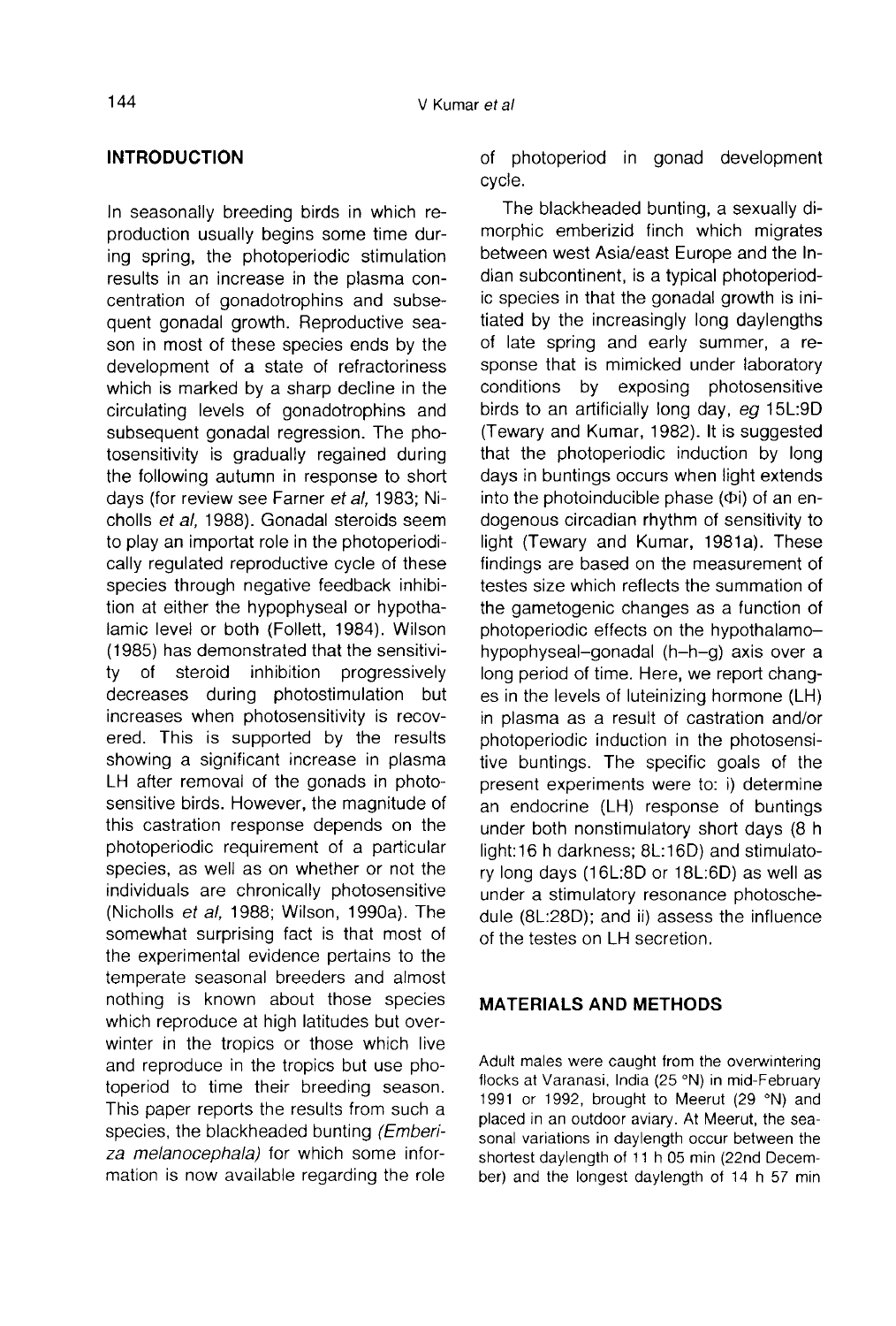(23 June); this includes 24-28 min of morning and evening civil twilight periods. In the first week of March (daylength  $\approx$  12.5 h), they were housed in small groups  $(n = 6-8)$  in wire-net cages (size =  $50 \times 35 \times 30$  cm), brought indoors and acclimatized to the laboratory conditions for 2 wk. At this time all the birds had small testes and acclimatized to the laboratory conditions for<br>2 wk. At this time all the birds had small testes<br>(testicular volume: 0.52–0.65 mm<sup>3</sup>), as detected<br>by unilateral Japarotomy (Tewary and Kumar by unilateral laparotomy (Tewary and Kumar, 1981b). Two experiments were performed.

#### **Experiment 1**

Acclimated birds were placed on a short daily photoperiod (8L:16D; lights on at 06:00 h) until the beginning of the experiment; short days are nonstimulatory but maintain the phososensitivity in this species (Tewary and Kumar, 1982; unpublished data). Five groups  $(n = 8 \text{ each})$  of such short-day pretreated birds were employed in this experiment. On 5 June 1991, 2 groups were castrated and the other 3 groups were sham-operated, as described in an earlier publication (Tewary and Kumar, 1981b). All the birds had maintained small testes under 8L:16D; the mean volume of extirpated testes was 0.51  $± 0.09$  mm<sup>3</sup>). Three d later, while in 8L:16D, a sample of blood was taken from each bird of both the intact and castrated groups. On the following day a group of intact birds and a group of castrates were exposed to 18L:6D (lights on at 06:00 h) for 24 d; the remaining 2 groups of intact and a group of castrated birds were retained on 8L:16D and served as control. Of the 3 groups on short days, 1 group of intact birds and 1 group of castrates were transferred to an 8L:28D resonance cycle for 6 d (4 cycles) on d 14, by extending the dark period of the 8L:16D schedule. This transfer to a 36-h cycle was effected to examine whether or not the 2 (2nd and 4th) alternate 8-h light pulses of 8L:28D, falling in the middle of the subjective night and thus thought to coincide with  $\Phi$ i, are able to induce a long day response. The third group of intact birds was maintained on short days until the end of the experiment (d 24).

Blood samples were collected between 10:00 and 11:00 h after 1, 3, 7, 13, 19 and 24 d of long-day photostimulation. Those under 8L:16D and then exposed to 8L:28D were bled simultaneously, except on the last day when the experi ment was discontinued.

#### Experiment 2

This experiment was performed to determine the temporal changes in LH secretion through a whole photoinduced cycle. In third week of March 1992, groups ( $n = 11$  or 12) of acclimated birds were exposed to 8L:16D and 16L:8D for a period of 16 wk. Blood samples were collected between 10:00 and 11:00 h at the beginning and after every 1 or 2 wk of photostimulation, as indicated in figure 2.

At each time, a sample of  $100-150$   $\mu$ l whole blood was collected from the wing vein into heparinized capillary tubes. All samples were centrifuged and the plasma supernatants were stored at -20 °C. The LH concentration in plasma was measured by a micromodification of the radioimmunoassay method develop by Follett et al (1972), using duplicate plasma samples (10  $\mu$ l/ sample) and original chicken LH fraction IRC-2 as standard. There was a close parallelism between a chicken LH standard curve and a bunting plasma dilution curve. The sensitivity (ie 90% B/BO) of this assay was 0.10 ng/ml (2 pg/ tube).

All birds were provided food and water ad libitum. Artificial photostimulation in light-proof chambers provided fluorescent light at an intensity of  $\approx$  300 lux at perch level. The body weight and dimensions of the left testis, as determined by the laparotomy, of intact birds in the first experiment were recorded at the beginning and end of the experiment. The testicular size was represented by the testicular volume which was estimated by the formula  $4/3 \pi$  ab<sup>2</sup>, where a and b denote half of the long and short axes, respectively.

#### Statistical analysis

The data were analyzed by the analysis of variance (ANOVA) using repeated measures design, followed by Newman-Keuls test for pairwise comparison of means within the group. Comparison of means between groups was performed by Student's t-test. The ANOVA and Newman-Keuls test were performed using CLR (Clear Lake Research, Houston, TX, USA) ANO-VA program. Two birds in the second experi ment (1 bird each under 8L:16D and 16L:8D) died during the study and their data were excluded from the analysis.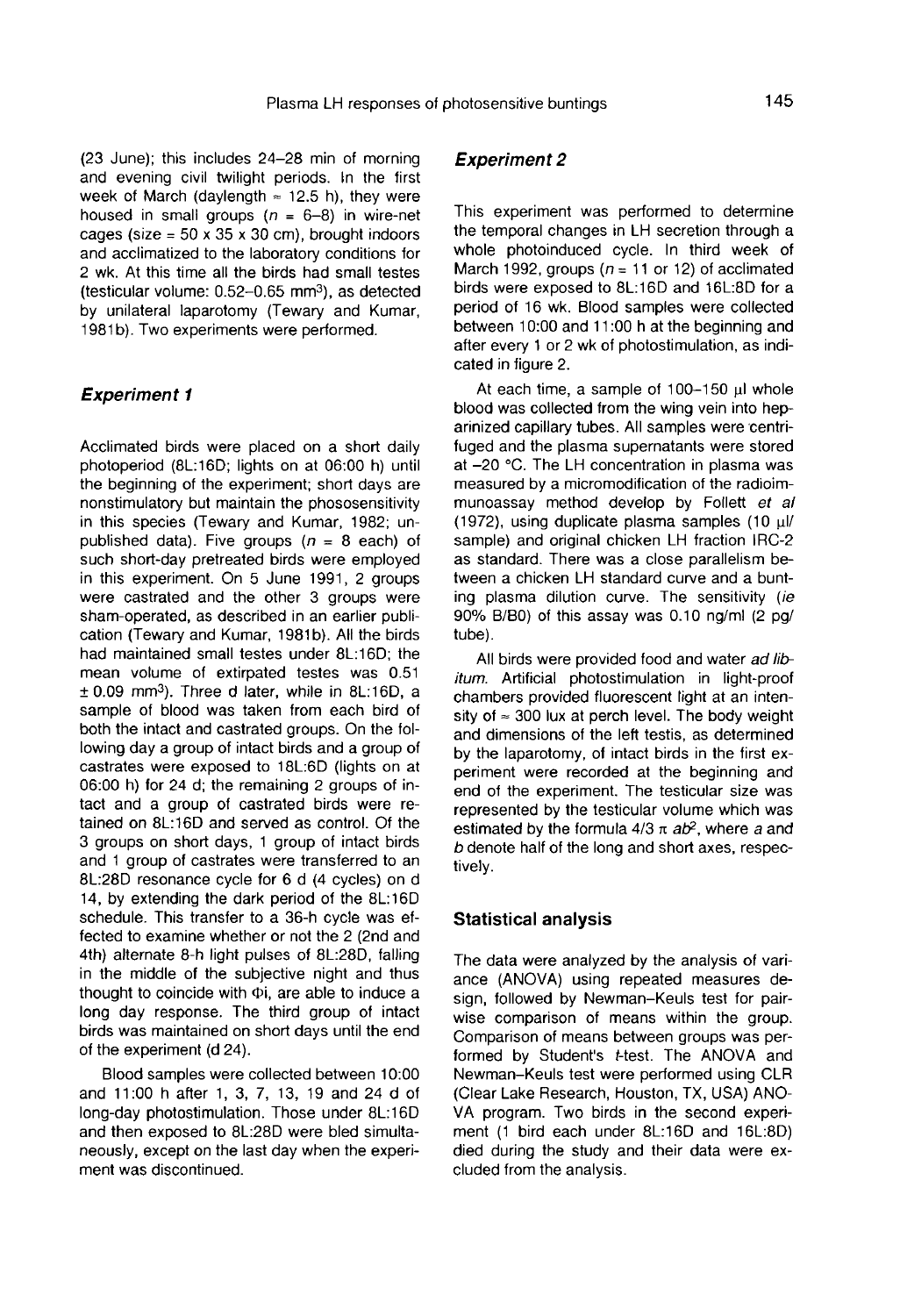## RESULTS

## Experiment 1

#### Effect of castration under short days

Castration brought about a rapid rise in the plasma LH levels in buntings held under short days. In castrates, the mean concentration of LH in plasma  $(2.56 \pm 0.43 \text{ ng/m})$ ;  $n = 16$ ) sampled 3 d after castration was 3-4 times greater (significantly different  $P < 0.001$ , *t*-test) than in intact birds  $(0.64 \pm 0.11 \text{ nq/ml}; n = 16)$ .

## Effect of long days

In contrast to short days (8L:16D) in which birds maintained small testes (d 0 vs 24 = ontrast to short days (8L:16D) in which<br>birds maintained small testes (d 0 vs 24 =<br>0.52 ± 0.05 vs 0.60 ± 0.06 mm<sup>3</sup>) and nor-<br>mal body weight (d 0 vs 24 = 28.49 + 1.99 mal body weight (d 0  $\text{vs } 24 = 28.49 \pm 1.99$ vs  $26.56 \pm 1.60$  g), long photoperiods (18L:6D) induced a significant increase ( $P$  < 0.01) in testicular size (d 0 *vs* 24 = (16L:6D) in testicular size (d 0 vs 24 = 0.55  $\pm$  0.05 vs 69.15  $\pm$  10.28 mm<sup>3</sup>) and<br>gain in body weight (d 0 vs 24 = 31.08 + gain in body weight (d 0  $\text{vs } 24 = 31.08 \pm \text{m}$ 1.46 vs 40.76  $\pm$  1.52 g) within 24 d of the treatment.

A single long day of photostimulation caused a small (mean change in LH  $( \Delta H)$ ) = 1.21  $\pm$  0.18 ng/ml) but significant rise (P < 0.05) in plasma LH in intact birds (fig 1A). In castrates although the plasma LH levels rose consistently after 1 and 3 d in 18L:6D (mean  $\triangle$  LH = 1.84  $\pm$  0.38 and 3.23  $\pm$  0.83 ng/ml, respectively), the first significant rise  $(P < 0.01)$  was found after 7 d in long days (fig 1 A). Photostimulated increased levels of plasma LH in both the groups were sustained until the end of the experiment; the castrates had  $\approx$  8-fold higher circulating LH titres than the intact birds. ANOVA of the data indicated that there was a significant  $(P < 0.001)$  effect of group, days of exposure and group x day interaction.



Fig 1. Plasma LH concentrations in buntings exposed to 18L:6D for 24 d (A) and to 8L:16D for 13 d and then 8L:28D for 6 d (B). Each circle represents the mean for a group of birds and the vertical line on these symbols indicates the SE if it extends the limit of the symbol. The figure in parentheses on the left of d 0 value indicates the number of birds in a treatment. The last blood sample from one of the castrated birds under 8L:28D was lost; this bird was therefore excluded from the statistical analysis. The differences between means within a group, as compared with the preceding value, are denoted by the asterisks (\*  $P < 0.05$ ; \*\*  $P < 0.01$ ). The letters to the right of the last point symbols indicate the significance of difference (a,  $P < 0.01$ ; b,  $P < 0.001$ ) in means between groups (intact vs castrates), which existed throughout the treatment (except on d 13 in fig 1B), as well as the effect of days of exposure and group x day interaction.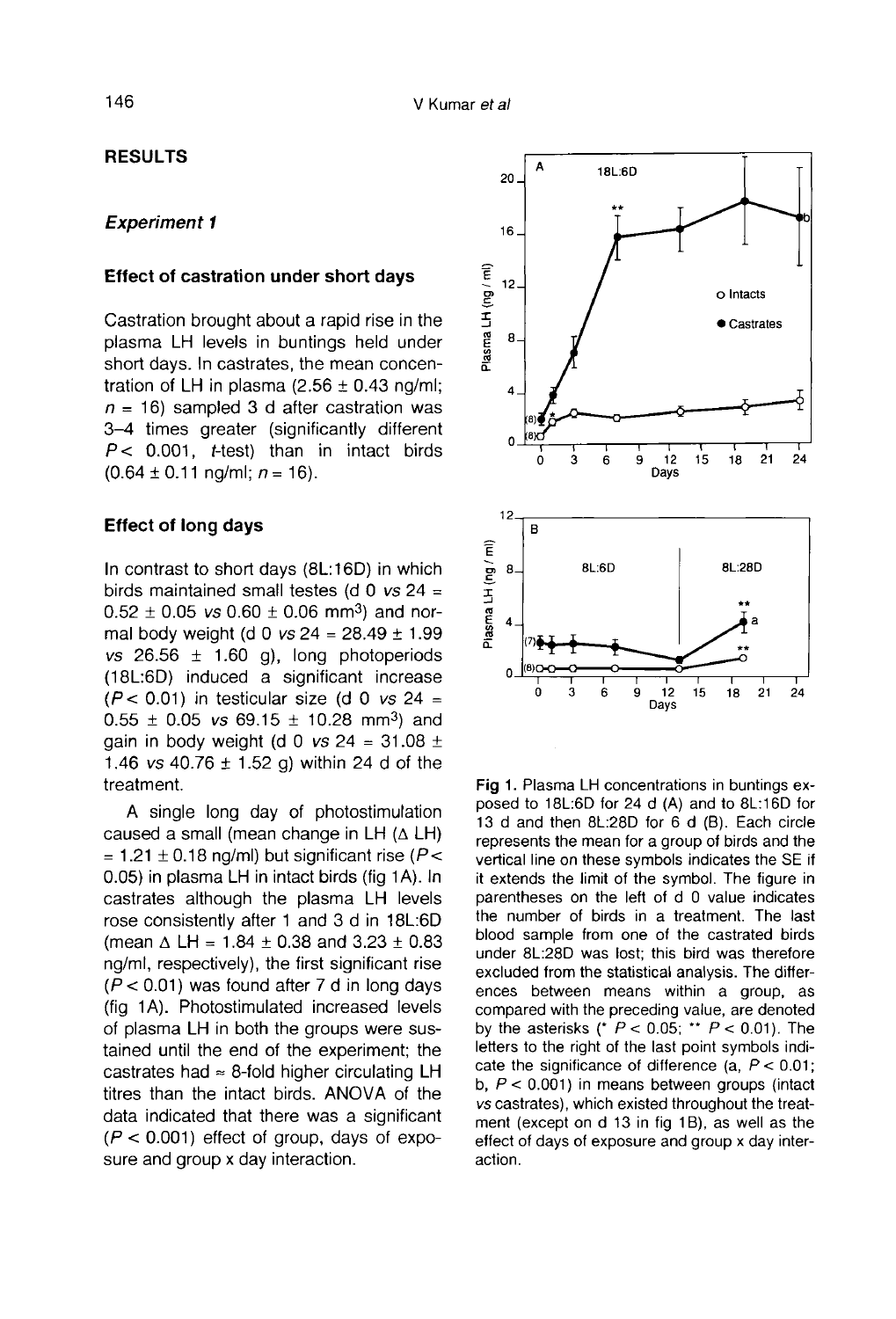$30$ 

#### Effect of resonance photoschedule

Buntings on short days for 13 d did not show any change in plasma LH levels. A significant difference  $(P < 0.01)$  in mean LH levels between intact and castrated birds shown throughout the experiment was no longer apparent on d 13 (fig 1B). After exposure to 8L:28D, plasma LH levels rose significantly  $(P < 0.01)$  in both groups within 4 cycles of treatment. However, there was a significant difference  $(P < 0.01)$  in photostimulated plasma LH levels between castrates and intact birds at the end of the treatment period (fig 1B).

#### Experiment 2

Figure 2 describes the changes in plasma LH in the intact buntings during long-term exposure to short and long days. As expected, the plasma LH levels were low and remained almost unchanged in birds exposed to 8L:16D. In contrast, those birds subjected to 16L:8D showed a significant  $(P < 0.01)$  rise in plasma LH after 7 d of long days. Plasma LH rose further  $(P <$ 0.01) and attained peak levels after 4 wk of long days. Although photostimulated plasma LH levels started decreasing ( $P < 0.01$ ) by the 6th wk, they remained high ( $P <$ 0.02,  $P < 0.001$ ) for the next 6 wk before reaching the non-photostimulated levels by the 12th wk of long-day exposure (fig 2). ANOVA of the data indicated a significant effect ( $P < 0.001$ ) of group, days of exposure and group x day interaction.

## **DISCUSSION**

The post-castration elevation in plasma LH levels observed under short days suggests that there is a functional relationship between the testes and the hypothalamo-

 $2.5 -$ 8L:16D (n=10)  $O$  16L:8D (n=11)  $2.0.$ lasma LH (ng / ml)  $1.5.$  $1.0.$  $0.5$  $0.0$  $\ddot{\bf{6}}$ 10  $12$ 14 16  $\mathbf{a}$ Weeks of exposure Fig 2. Plasma LH concentrations in intact bun-

tings subjected to short (8L:16D) and long (16L:8D) photoperiods for a 16-wk period. Circles represent the mean and the vertical lines on them indicate SEs if they extend the limit of the symbol. The asterisk denotes the significance of difference ( $P < 0.01$ ) as compared with the mean of the preceding observation in the same group. The letter a below the standard error bar indicates the significance of difference  $(P < 0.02)$  between the mean plasma LH levels of short-day and long-day groups after 10 wk photostimulation. Note that a significant difference ( $P < 0.001$ ) existed between the mean plasma LH levels of short-day and long-day birds from 1-8 wk of photostimulation.

hypophysial (h-h) axis in nonphotostimulated buntings, similar to that reported in many temperate zone photoperiodic species (Wilson and Follett, 1974; Gibson et al, 1975; Davies et al, 1976; Sharp and Moss, 1977; Wingfield et al, 1980). This is consistent with the finding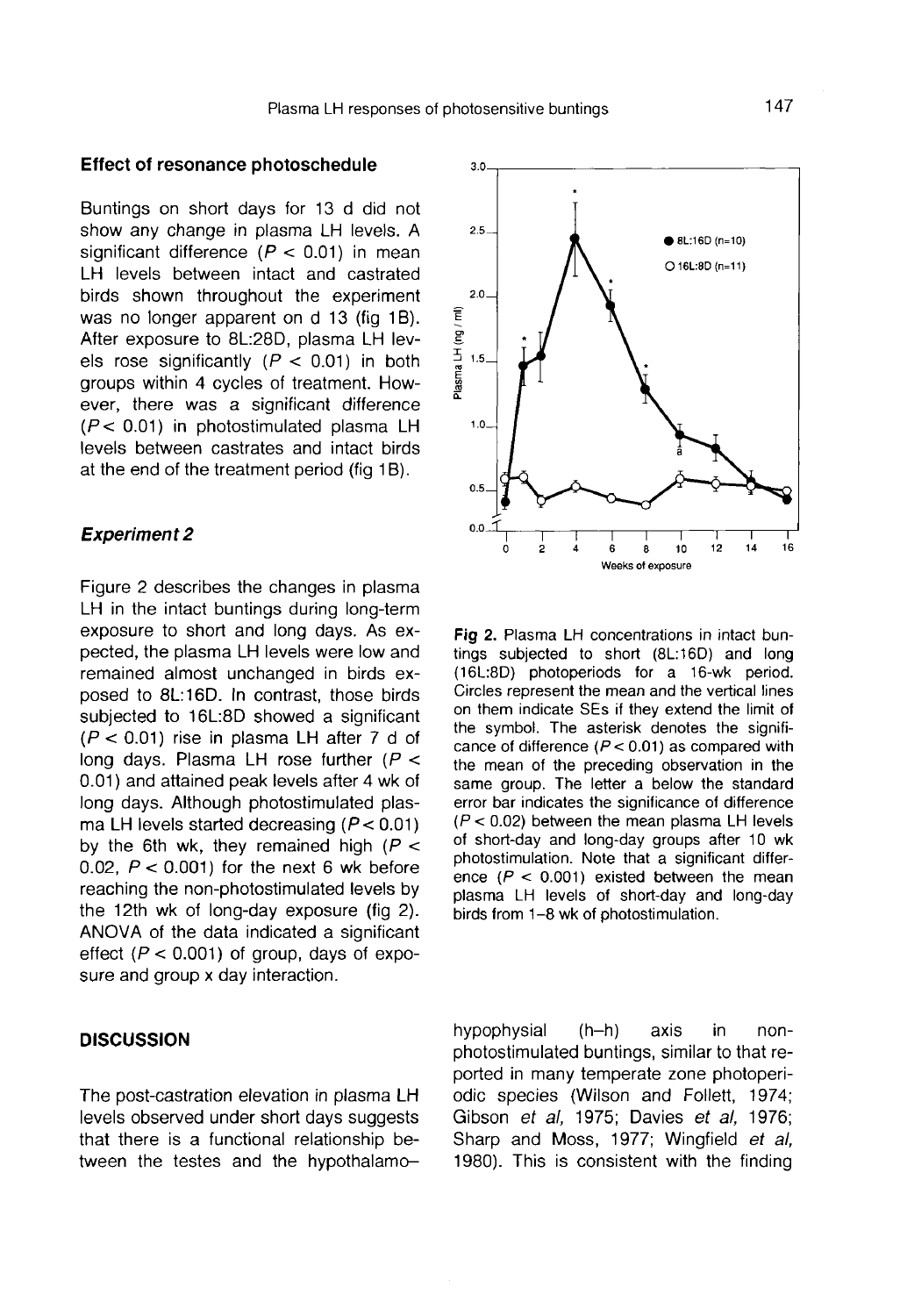that seasonally breeding birds with sexual-<br>Iv quiescent testes have detectable plasma androgen levels which suppress the intrinsic drive on the secretion of LH in plasma through their negative feedback inhibition of the h-h axis (Wilson, 1985). The inhibitory effect of the testes on LH secretion in buntings is also evidenced by the fact that on exposure to long days the plasma LH in castrates rose to much high er levels than in intact birds (fig 1A).

However, all photoperiodic species do not necessarily show castration-evoked plasma LH response under short days (Wilson, 1990b). Furthermore, the castration-induced changes in plasma LH might differ among individuals of the same species depending on their photosensitivity. For example, castration evokes a plasma LH response in chronically photosensitive tree sparrows (Wilson and Follett, 1974; Wilson, 1990a) or white-crowned sparrows (Wingfield et al, 1980) but not in acutely photosensitive individuals of these species (Wilson, 1990b; Mattocks, 1985). Our results in buntings appear to be qualitatively similar to those of chronically photosensitive tree sparrows or white-crowned sparrows, although it remains to be determined whether or not castration would evoke similar plasma LH responses in acutely photosensitive buntings.

The data on body weight and testis size (experiment 1) suggest that the birds were photosensitive when subjected to the photoperiodic treatments and that the long days are required to induce gonadal growth and body fattening in buntings. This is supported by the results on longday induced plasma LH response in both the castrates and intact birds (fig 1A) as well as by the temporal changes in the plasma LH in intact buntings through a whole long-day induced cycle (fig 2). It may be noted that the plasma LH in the intact birds following long-day (16L:8D) photostimulation which showed a rapid

rise remained at the relatively constant level during much of the gonadal growth phase, and subsequently declined at the onset of photorefractoriness (fig 2). A similar situation exists in other photoperiodic species exhibiting photorefractoriness (for review see Farner et al, 1983; Nicholls et al, 1988). Thus, taken together, the present results confirm our earlier finding (Tewary and Kumar, 1982) that in buntings short days are non-stimulatory whilst long days induce complete gonadal growthinvolution cycle with the development of refractoriness to the stimulatory effects of the long photoperiods. Furthermore, the plasma LH response observed under long days (figs 1A, 2) indicates that buntings have a highly responsive photoneuroendocrine system which can be stimulated by even a single long day (fig 1A). This is qualitatively similar to the photoperiodic system described in the Japanese quail in which a significant rise in circulating LH levels in plasma is detected by the end of a single day of 20L:4D (Nicholls et al. 1983). The pattern of photoinduced LH secretion in buntings also resembles those described in a few other species (Follett et al, 1975; Wingfield et al, 1980), in that in the intact birds, after a significant rise on d 2 plasma LH remained at a relatively constant level but in the castrates the concentration of LH in plasma rose consistently until d 7 (fig 1A). Such a highly responsive photoperiodic system in buntings could be advantageous to study the neuroendocrine processes involved in the induction of the seasonal reproductive responses.

Earlier results from the resonance experiments in buntings (Tewary and Kumar, 1981a) have been interpreted within the framework of the hypothesis that an endogenous circadian rhythm of sensitivity to photoperiodic induction strongly free-runs in darkness and that alternate (2nd, 4th, 6th and so on) light pulses in a 36-h cycle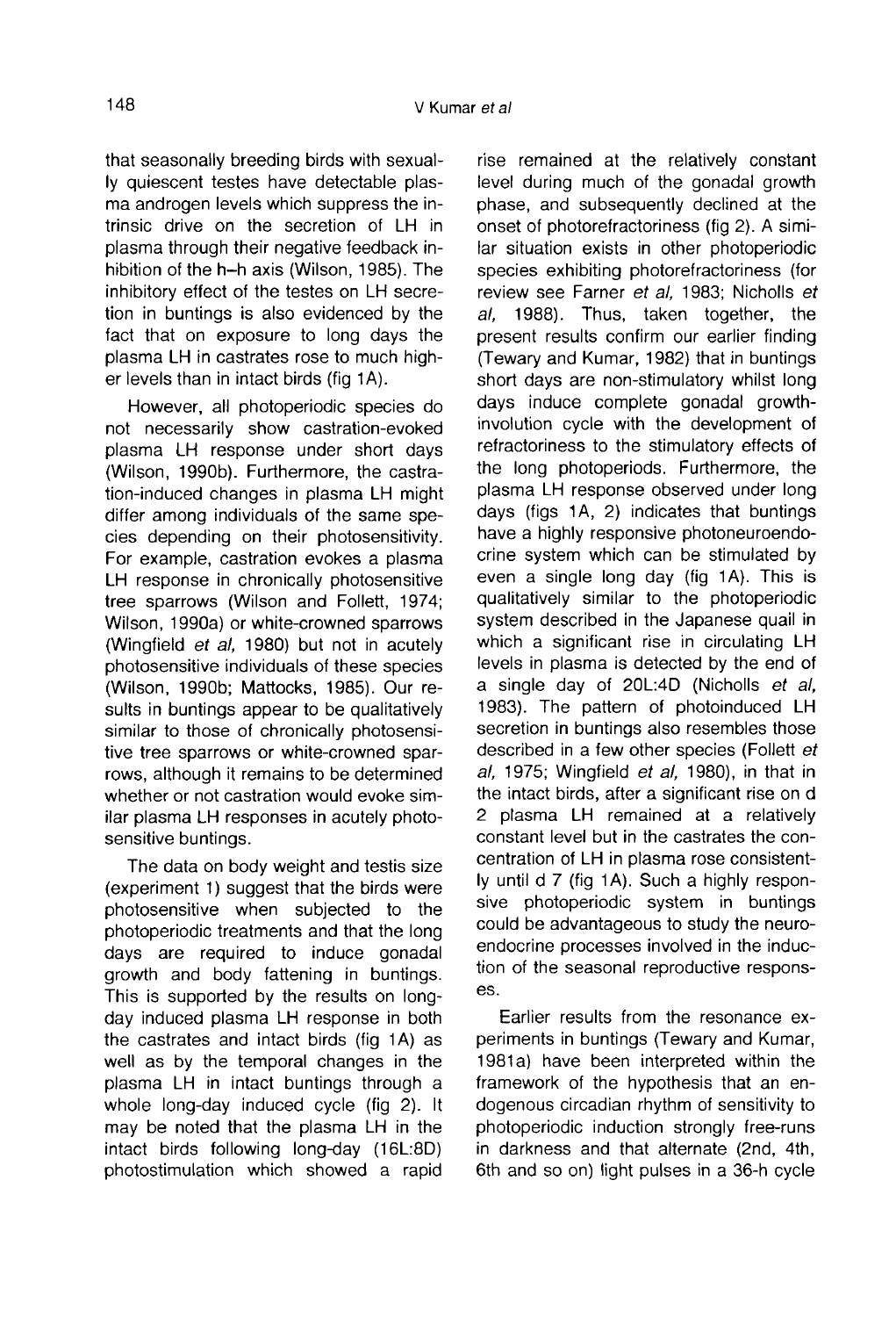( $ie$  6L:30D or 8L:28D) interact with  $\Phi$ i, located in the middle of the subjective night, and thus induce gonadal recrudescence. The present results on the plasma LH response under 8L:28D (fig 3B) add weight to the above view and suggest that the photoperiodic time measurement system in the bunting involves a circadian rhythm of photosensitivity. Thus, the blackheaded bunting appears to be similar to some other photoperiodic species in which a strong positive effect of a resonating 36-h cycle has been demonstrated (Hammer, 1963; Turek, 1974; Kumar and Tewary, 1982). However, the Japanese quail, in which the photoperiodic clock is based on the circadian system, shows a weak response under a 36-h cycle containing a short photophase (6L:30D) (Follett et al, 1981) although the degree of induction can be improved by increasing the length of the photophase. The induction of a longday response in the quail under a 36-h cycle is directly related to the length of the photophase between 6-11 h (Follett et al, 1992). This raises the question of qualitative differences of the photoperiodic clocks among the different species of photoperiodic birds. One could argue that the degree of induction of a photoperiodic response in buntings under a 36-h cycle containing very short photophases (eg 1 L:35D ot 3L:33D) might be different from those exposed to 6L:30D or 8L:28D. We intend to explore this hypothesis in our future experiments.

#### ACKNOWLEDGMENTS

The LH radioimmunoassay (RIA) was carried out at the AFRC Group on Photoperiodism and Reproduction, University of Bristol, UK. We are grateful to BK Follett for his suggestions and for providing RIA facilities. Financial assistance from the Council of Scientific and Industrial Research and the University Grants Commission of India is acknowledged.

## **REFERENCES**

- Davies DT, Goulden LP, Follett BK, Brown NL (1976) Testosterone feedback on luteinizing hormone (LH) secretion during a photoperiodically induced breeding cycle in Japanese quail. Gen Comp Endocrinol 30, 477-486
- Farner DS, Donham RS, Matt KS, Moore MC, Wingfield JC (1983) The nature of photorefractoriness. In: Avian Endocrinology: Environmental and Ecological Perspectives (Mikami S, Homma K, Wada M, eds) JSSP Tokyo/Springer-Verlag, Berlin, 145-166
- Follett BK (1984) Birds. In: Marshall's Physiology of Reproduction (Lamming GE, eds) Churchill Livingstone, Edinburgh, 283-350
- Follett BK, Scanes CG, Cunningham FJ (1972) A radioimmunoassay for avian luteinuizing hormone. J Endocrinol 52, 359-378
- Follet BK, Farner DS, Mattocks PWJr (1975) Luteinizing hormone in the plasma of whitecrowned sparrows (Zonotrichia leucophrys gambelii) during artificial photostimulation. Gen Comp Endocrinol26, 126-134
- Follett BK, Robinson JE, Simpson SM, Harlow CR (1981) Photoperiodic time measurement and gonadotropin secretion in quail. In: Biological Clocks in Seasonal Reproductive Cycles (Follett BK, Follett DE, eds) Scientechnica, Bristol, 185-202
- Follet BK, Kumar V, Juss TS (1992) Circadian nature of the photoperiodic clock in Japanese quail. J Comp Physiol A 171, 533-540
- Gibson WR, Follett BK, Gledhill B (1975) Plasma levels of luteinizing hormone in gonadectomized Japanese quail exposed to short or to long daylengths. J Endocrinol 64, 87-101
- Hammer WM (1963) Diurnal rhythm and photoperiodism in testicular recrudescence of the house finch. Science 142, 1294-1295
- Kumar V, Tewary PD (1982) Photoperiodic regulation of the gonadal recrudescence in common Indian rosefinch: dependence on circadian rhythms. J Exp Zool 223, 37-40
- Mattocks PW Jr (1985) Absence of gonadalhormone feedback on luteinizing hormone in both photorefractory and photosensitivve white-crowned sparrows (Zonotrichia leucophrys gambelii). Gen Comp Endocrinol 60, 455-462